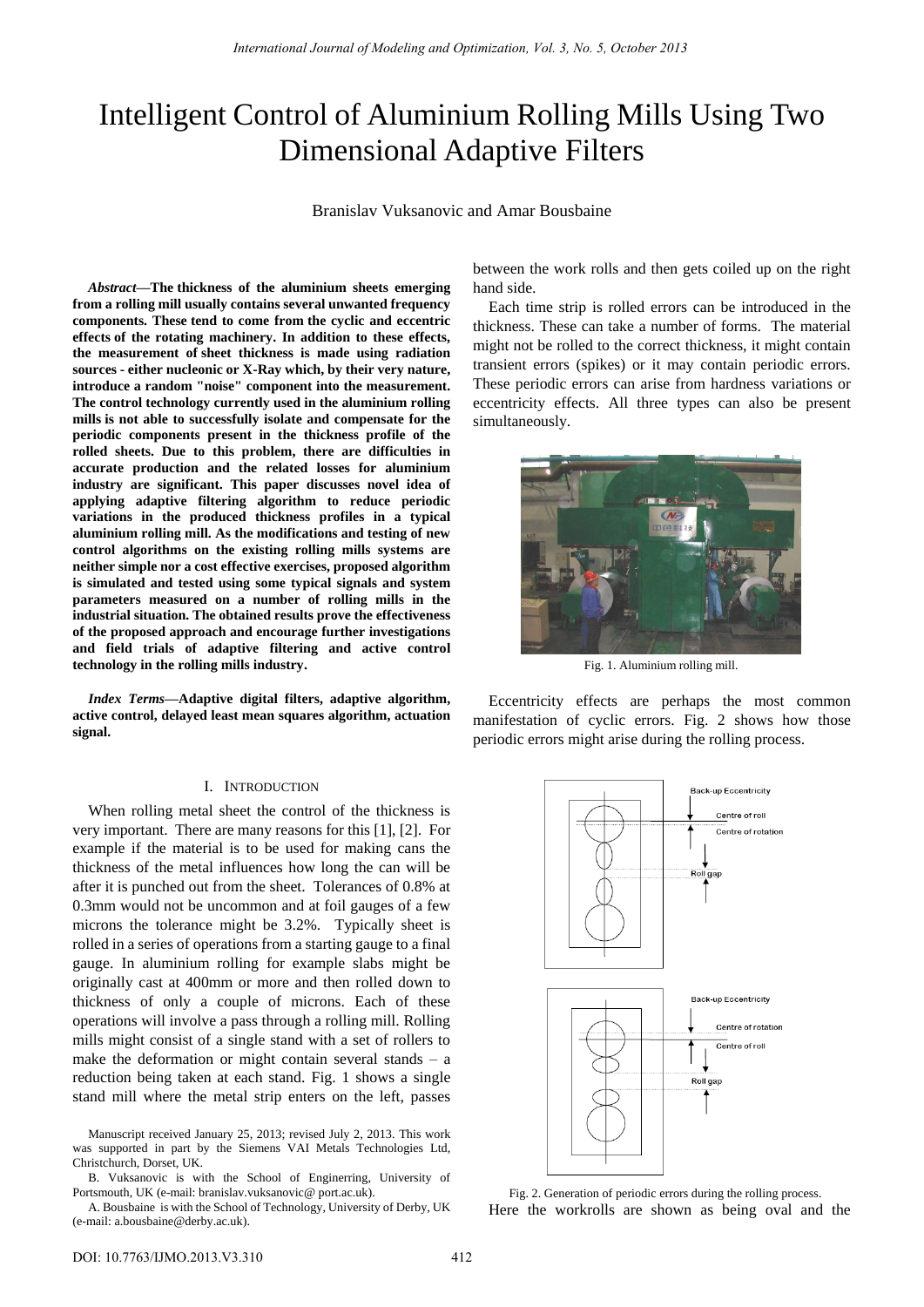back-up rolls are shown as having a different centre of rotation to their geometric centre. The net effect of this is to cause the roll gap to vary as the rolls rotate. This in itself will introduce gauge variations at the frequencies of the back-up rolls and twice the workroll frequency into the exit thickness. On the next pass these errors will be incoming errors.

Fig. 3 shows the variation in the thickness of the one section of aluminium sheet after a pass through the mill at the rolling speed of 1222 m/min. Frequency of measurement, i.e. sampling frequency was 100 Hz. From the frequency domain plot of the same signal, it is easy to depict a very strong presence of a periodic component at 4.88 Hz (42.4 dB) in this signal and a weaker one at 10.06 Hz (32.6 dB).

Current thickness control technology does not allow effective removal of these incoming errors so some fraction of the error will remain after rolling. Recently, there have been some attempts to address this problem through the employment of modern control technology  $[3]$ . Since a reduction has been taken the strip length will be longer, so in 1 the length domain the error will have been elongated. On the next pass a fresh set of eccentricity effects will be re-introduced so after a few passes there will be a large number of frequency components measured by the exit gauge. sh<br>aft<br>en

Typical cold rolling loads range from a hundred tonnes for a small foil mill to a thousand tonnes on a steel cold mill. The load within the cylinder or its extension can be controlled well with bandwidths of up to 20Hz. For low thicknesses the cylinder load is fixed and exit thickness is controlled by adjusting entry stress or mill speed. These actuators have a smaller bandwidth – just a few hertz. Signal processing and control techniques able to reduce part of signal spectrum or cancel individual frequencies present in the spectrum have been developed and tested in the field of digital signal processing known as active noise control (ANC) [4]. A simple ANC algorithm is investigated in this paper and adopted in order to reduce the periodic components in the sheet profiles produced by the rolling mills in the aluminium industry. The basic idea behind the active noise control is to reduce the unwanted noise, for example sound in the acoustic environment by combining it with a negative replica – sound of same amplitude but opposite phase. Two signals destructively interfere in the environment reducing certain frequency components of the original signal. Active sound control system uses an actuator, typically a loudspeaker, to inject a secondary sound into the environment and an error sensor, usually a microphone, to monitor the actuator performance and adjust the control system parameters for optimal system performance. The emphasis of this paper is on the possible application of simple yet effective control algorithms used in ANC for the control of rolling mills on thicker materials where the mill runs in gap control.

The paper is organised in the following way. Section II introduces necessary mathematics to describe a problem of removing a single frequency component from the measured signal. Modification of this this method used to illustrate the way this approach can be used in the control system on the rolling mill is presented in Section III. Section IV gives some preliminary results by applying this approach to signals measured on the rolling mill, on site in average working conditions. Section V summarises obtained results and methods and gives some recommendations for the possible industrial implementation of the proposed system.



Fig. 3. Variation of the thickness of the rolled aluminium sheet in a) spatial and b) frequency domains.

## II. SUPPRESSING A SINGLE FREQUENCY PERIODIC INTERFERENCE IN THE SIGNAL

As a starting point, we consider a thickness signal  $d(n)$ where the periodic interference  $v(n)$ , is mixed with the other variations in measured thickness described here with *s*(*n*). Those are usually of a more random nature. Thickness *d*(*n*)

can therefore be expressed as:  
\n
$$
d(n) = s(n) + v(n) = s(n) + k \cos(2\pi f_i n - \varphi)
$$
\n(1)

where

*fi*- interference frequency *k* – amplitude of the periodic interference  $\varphi$  – interference phase

While the rest of the signal, i.e. component  $s(n)$  can contain other types of irregularities and noise, this work concentrates on the reduction of the periodic interference component  $v(n)$  from the observed signal  $d(n)$ . Simple approach to remove the interference  $v(n)$  from the signal is to estimate parameters  $f_i$ ,  $k$  and  $\varphi$ , generate the interference signal using those estimates and subtract it from the observed signal  $d(n)$ . While the frequency of the interference is usually easy to estimate using the spectral analysis of the signal, estimation of the other two parameters of the interfering signal – amplitude  $k$ , and phase  $\varphi$  is not a straight forward task. Problem gets even more complicated if we allow for the variations of each of those three parameters during the mill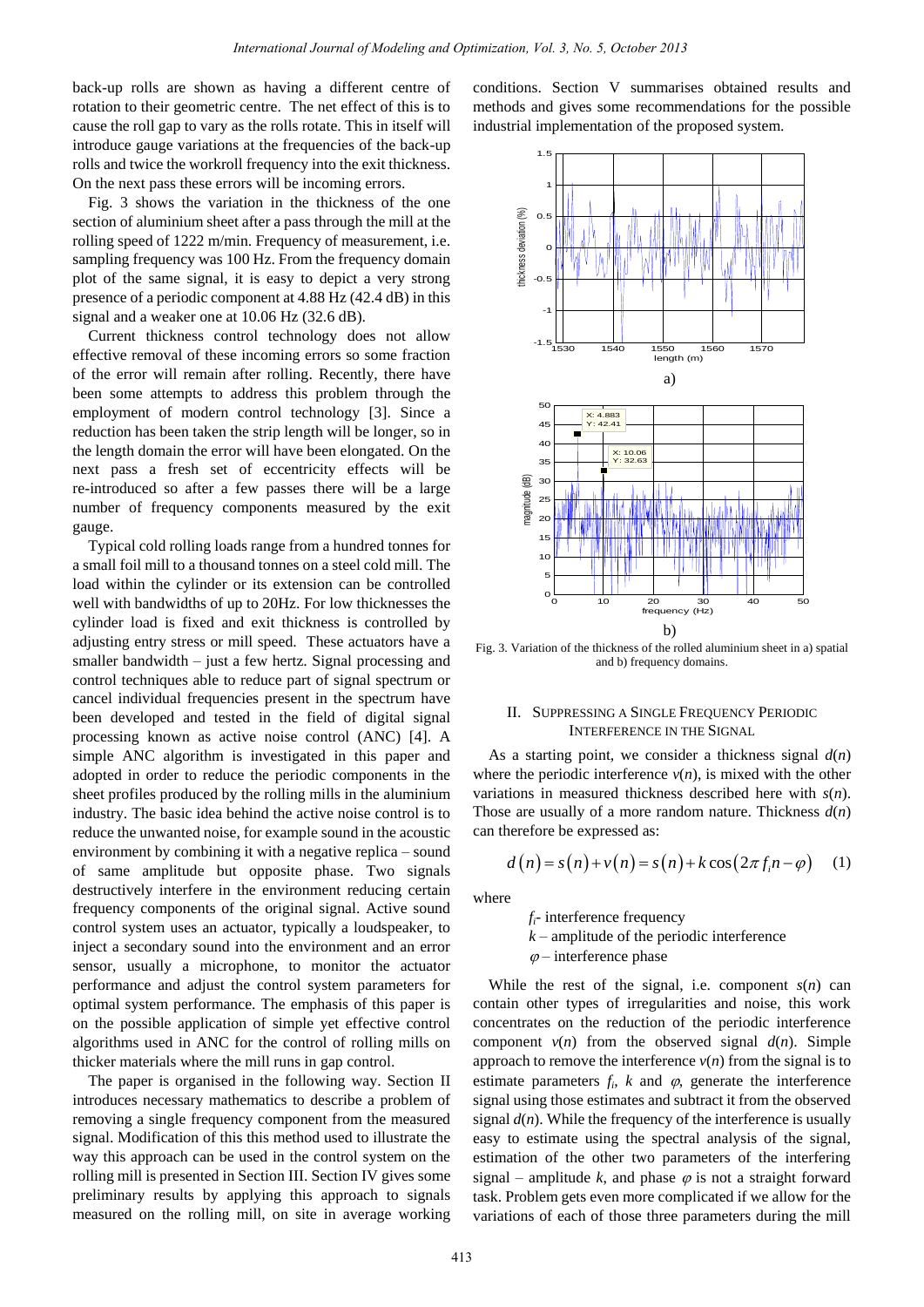operation procedure. A possible solution to this problem is described in the rest of this section and used as a basis for a controller proposed in this paper.

We start by rewriting the expression for the interference  $v(n)$  using the well-known trigonometric identity

$$
\cos(\alpha - \beta) = \cos\alpha \cos\beta + \sin\alpha \sin\beta
$$

$$
v(n) = k \cos(2\pi f_i n - \varphi)
$$
  
=  $k \cos(2\pi f_i n) \cos \varphi + k \sin(2\pi f_i n) \sin \varphi$  (2)  
=  $x_1(n) w_1 + x_2(n) w_2$ 

where  $w_1 = k \cos \varphi$  and  $w_2 = k \sin \varphi$  are two parameters containing the amplitude and phase information and therefore need to be estimated and  $x_1(n) = \cos(2\pi f_i n)$  and  $x_2(n) = \sin(2\pi f_i n)$  are two sinewave sequences with 90° phase shift between them.

Forming two vectors:

$$
\mathbf{x}(n) = [x_1(n) \ x_2(n)]^T
$$
 and  $\mathbf{w} = [w_1 \ w_2]^T$ 

the above equation simplifies to:

$$
v(n) = \mathbf{x}(n)^T \mathbf{w}
$$
 (3)

This equation can also be viewed as a very simple two-dimensional filter with two-dimensional input signal  $\mathbf{x}(n)$ . Vector **w** is the vector containing two filter coefficients *w1* and *w2*.

The optimal values of two filter coefficients can be determined by minimising the cost function  $J(\mathbf{w})$  which represents the squared deviation between the observed sequence  $d(n)$  and the interference signal  $v(n)$ , i.e.

sents the squared deviation between the observed  
ence 
$$
d(n)
$$
 and the interference signal  $v(n)$ , i.e.  

$$
J(\mathbf{w}) = \sum_{n} (d(n) - v(n))^2 = \sum_{n} (d(n) - \mathbf{x}(n)^T \mathbf{w})^2
$$
(4)

It is usually more effective to iteratively obtain the optimal values of elements of vector **w** by using the adaptive algorithm. Least Mean Squares (LMS) adaptive algorithm is computationally efficient and simple to implement. Derivation of this algorithm for the case of this simple two-dimensional filter follows the same steps as derivation of the ordinary LMS algorithm [5].

Two 2D LMS filter equations used to obtain the error signal  $e(n)$  and update two coefficients of vector  $w$  are:

$$
e(n) = d(n) - \mathbf{x}(n)^T \mathbf{w}(n-1)
$$
  
=  $d(n) - [x_1(n) x_2(n)] \begin{bmatrix} w_1(n-1) \\ w_2(n-1) \end{bmatrix}$  (5)

$$
\mathbf{w}(n) = \mathbf{w}(n-1) + \mu e(n) \mathbf{x}(n)
$$
  
=  $\begin{bmatrix} w_1(n-1) \\ w_2(n-1) \end{bmatrix} + \mu e(n) \begin{bmatrix} x_1(n) \\ x_2(n) \end{bmatrix}$  (6)

where parameter  $\mu$  in the weights update equation (6) represents the so called adaptive step size and controls the rate of change of adaptive filter coefficients and the rate of convergence of the system. Equation (5) shows how the error signal  $e(n)$ , used to update filter coefficients is formed as a difference between the signal *d*(*n*), also known as desired signal and filter output *y*(*n*).

Described system for the single frequency suppression using a simple two-dimensional filter is shown in Fig. 4 below. Signal analyser block shown in the figure uses the measurement of the signal  $d(n)$  to determine fundamental frequency of the periodic interference present in the measured signal and the sine wave generator block then generates a sinusoidal reference signal at the desired frequency. This reference signal can easily be split into two orthogonal components  $x_0(n)$  and  $x_1(n)$  using a Hilbert transform as the  $90^\circ$  phase shifter.



Fig. 4. Two-dimensional-two-coefficients filter for interference rejection.

# III. IMPLEMENTING 2D ADAPTIVE FILTER CONTROL SCHEME IN PRACTICE

Simplified aluminium rolling mill system containing two thickness control gauges is shown on Fig. 5 below.



Fig. 5. Aluminium rolling mill control system.

Entry thickness gauge 1 measures the thickness of the aluminium sheet at the entrance of the system while exit thickness gauge 2 measures the thickness after the actuating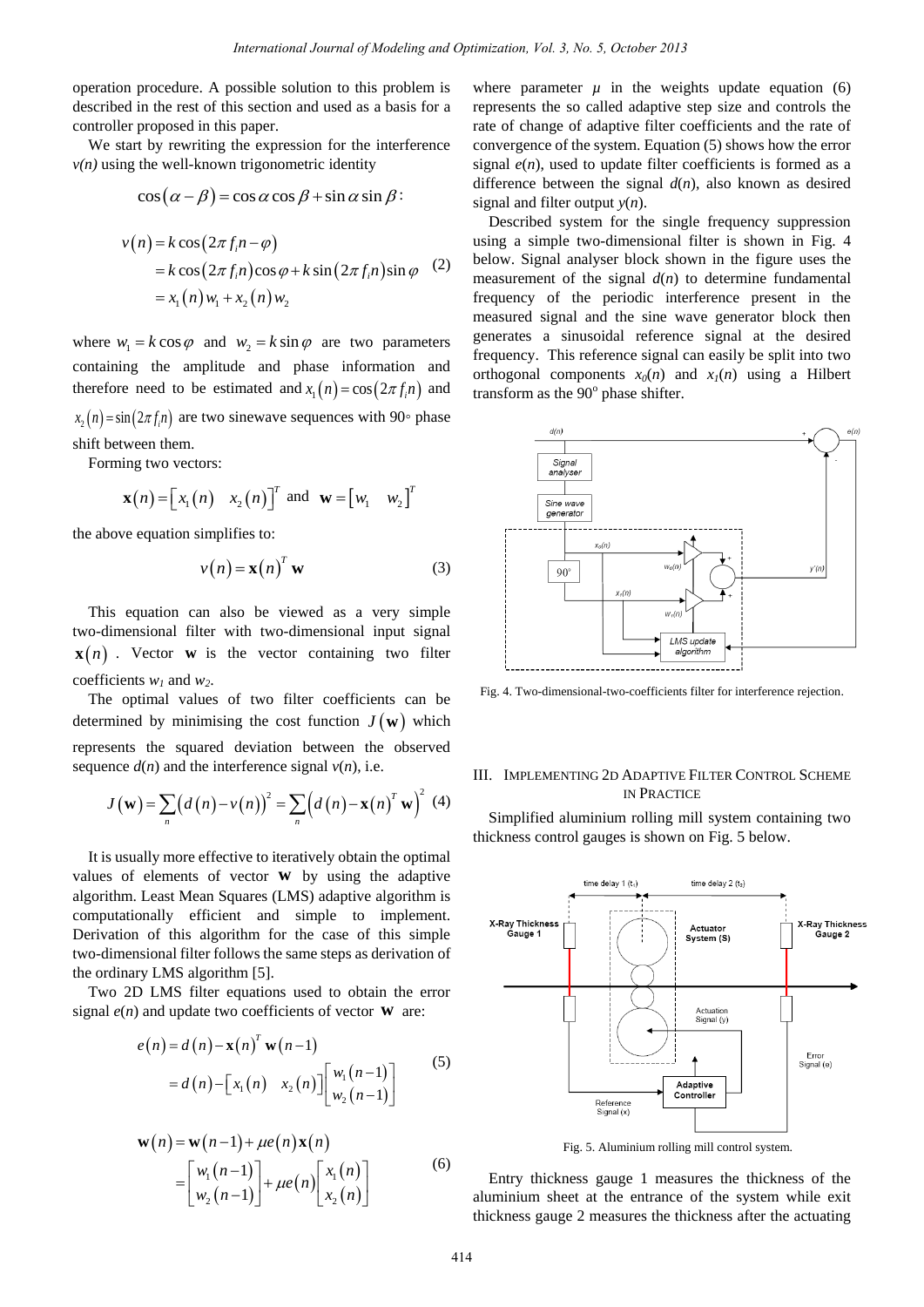system *S*. Corresponding time delays between each measurement and the actuating system are denoted  $t_1$  and  $t_2$ on the figure. Task of the adaptive controller is to reduce the unwanted periodic components present in the measurement obtained with gauge 1. Second thickness gauge measures the residual (error) signal which is used to adapt the controller coefficients in order to minimise this error. Fig. 6 shows the block diagram of the whole system where  $W(z)$  denotes the transfer function of adaptive controller, *S*(*z*) now represents the physical characteristics of the actuating system and *D<sup>1</sup>* and  $D_2$  are two transport delays corresponding to time delays  $t_1$  and  $t_2$ . At the summation point delayed reference signal  $x(n)$  is combined with the action of actuator system  $y'(n)$  to produce the error signal  $e(n)$ . Note that the signal  $e(n)$  gets delayed through the transportation delay *D2* before it is available for the update of the adaptive filter coefficients. Actuator system action  $y'(n)$  is initiated by the control output of the adaptive filter  $y(n)$ , i.e.  $y'(n)$  is the actuating signal processed by the actuator system *S*(*z*).



Fig. 6. Block diagram of aluminium rolling mill control system.

To simplify this scheme and reduce the number of delays in the system we can move delay  $D_2$  from the error path simultaneously into reference and control signal paths. In this way, delay of signal *x*(*n*) to summation point becomes  $D=D_1+D_2$ , while the transfer function of the secondary path  $S(z)$  combines with delay  $D_2$  to form the new, so called secondary system path with transfer function  $S_{D_2}(z)$ .

This scheme, incorporating two-dimensional adaptive filter derived in the previous section as a controller  $W(z)$  is now shown on Fig. 7. Reference signal, delayed by the amount *D* which is the sum of two delays  $D_1$  and  $D_2$  is denoted with *d*(*n*).

It is important to note that the LMS algorithm, described with equations (5) and (6) given in the previous section can exhibit unstable behaviour in the system containing delay between the filter output and the summation point shown in Fig. 7. To compensate for the destabilising effects of this delay contained in  $S_{D_2}(z)$  the LMS update algorithm needs to operate on delayed versions of the orthogonal reference signals  $x_0(n)$  and  $x_1(n)$ .

The complete system can therefore be described with the following set of equations:

$$
y(n) = \mathbf{x}(n)^T \mathbf{w} \tag{7}
$$

$$
e(n) = d(n) - \mathbf{x}(n)^{T} \mathbf{w}(n-1)
$$
  
=  $d(n) - [x_1(n) x_2(n)] [w_1(n-1)]$  (8)

$$
\mathbf{w}(n) = \mathbf{w}(n-1) + \mu e(n) \mathbf{x}(n - D_s)
$$
  
= 
$$
\begin{bmatrix} w_1(n-1) \\ w_2(n-1) \end{bmatrix} + \mu e(n) \begin{bmatrix} x_1(n - D_s) \\ x_2(n - D_s) \end{bmatrix}
$$
 (9)



Fig. 7. 2D filter as a control system for aluminium rolling mill.

Weights update equation (9) is usually referred to as delayed LMS algorithm where DS represents delay present between the adaptive controller output and the residual error input, i.e. overall delay of the secondary path  $S_{D_2}(z)$ .



Fig. 8. Multiple frequency canceller using parallel connection of 2D filters.

#### *A. Multi-Frequency Controller*

In order to cancel multiple frequency components present in the measured signal, a parallel combination of a number of simple 2D filters can be used. *P* of those filters needs to be used to control and reduce *P* frequency components from the measured signal as shown in Fig. 8 [6]. A set of *P* sinusoids still needs to be synthesized from the information provided by the signal analyser and each of those signals now needs to be fed to a corresponding 2D filter from the parallel structure shown in Fig. 8.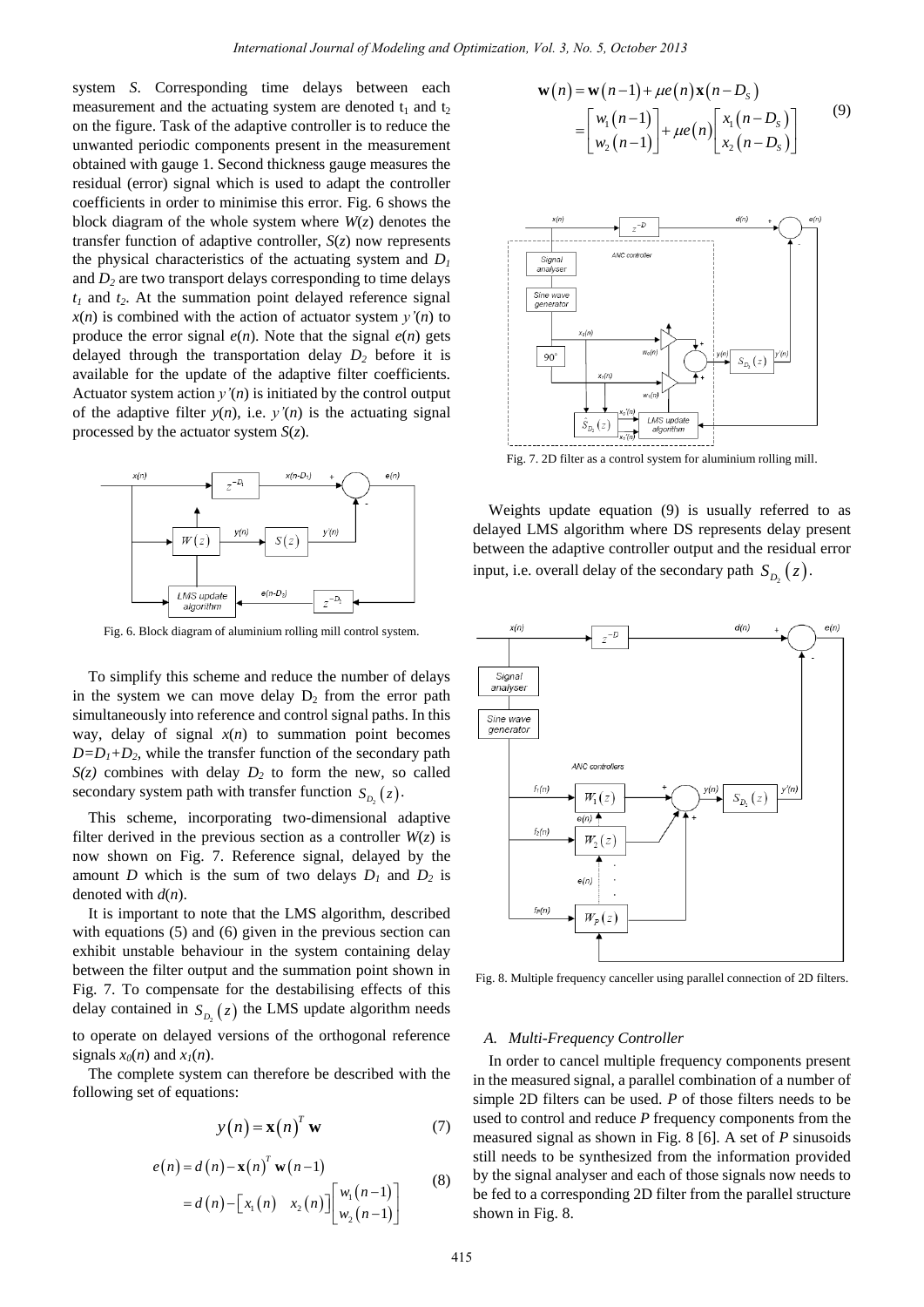## IV. RESULTS

Fig. 9 and Fig. 10 demonstrate the effectiveness of the approach discussed in this paper by simulating the action of the control system using two different signals measured in the rolling mill. First a controller depicted on Fig. 7 has been used to cancel a single periodic component from the signal *d*(*n*) shown on the top plot of Fig. 9.

From the frequency plot of the same signal strong presence of component at 5 Hz is evident and controller is therefore tuned to cancel this component as effectively as possible. For that purpose the estimate of the secondary path delay  $\hat{D}_s$  is set to the value of 18 samples, which is identical to the value of the real secondary path delay present in the system at *f*=5 Hz in this example. Some errors in the estimation of the secondary path are allowed but can influence the achieved attenuation levels and convergence rate of the control system. Large errors can ultimately affect the stability of the control system [7]. The adaptive step size for the algorithm in this test was set to  $\mu$ =0.06. Second plot from the Fig. 9 shows the signal  $y(n)$  produced by the controller and the third plot shows the resulting signal  $e(n)$  – modified variation in the thickness of the sheet. Frequency plot of this profile shows the complete disappearance of the component at the frequency of 5 Hz.



Fig. 9. Original signal *d(n)*, controller output *y(n)* and residual signal *e(n)* for single frequency cancellation in a) spatial and b) frequency domains.

Fig. 10 shows the cancellation of two frequency components present in another sheet. Control system uses two adaptive filters in parallel connection as depicted in Fig. 8 (i.e. P=2 in this case). Here the first adaptive filter has been

set to cancel 5 Hz frequency component and the second adaptive filter was set to cancel the weaker, 10 Hz frequency component also present in the signal. Other controller parameters are:  $\hat{D}_{S_1} = 14$ ,  $\hat{D}_{S_2} = 18$ ,  $\mu_1 = \mu_2 = 0.02$ . Delay of secondary path used in this simulation was 14 samples at 5 Hz and 18 samples at 10 Hz, so the exact estimation of the secondary path characteristic and delays at two frequencies of interest has been assumed in this simulation as well. Complete reduction at both frequencies of interest can again be observed at the bottom plot of Fig. 10.



Fig. 10. Original signal d(n), controller output y(n) and residual signal e(n) for multiple frequency cancellation in a) spatial and b) frequency domains.

#### V. CONCLUSIONS

This paper proposes a simple and effective active control method for the reduction of periodic variations in the thickness of the metal sheets rolled by the mills. Proposed method employs a simple two coefficients adaptive filter with filter coefficients updated at each sampling period using delayed version of the well-known least mean squares (LMS) method. This approach is simple, computationally efficient and exhibits stable behaviour with relatively high convergence rate providing certain stability conditions indicated in this paper are satisfied.

If the frequency of the periodic component present in the thickness signal can be correctly estimated, the only other control parameters that need to be adjusted at the start of the system operation are adaptive step size  $\mu$  and the estimate of